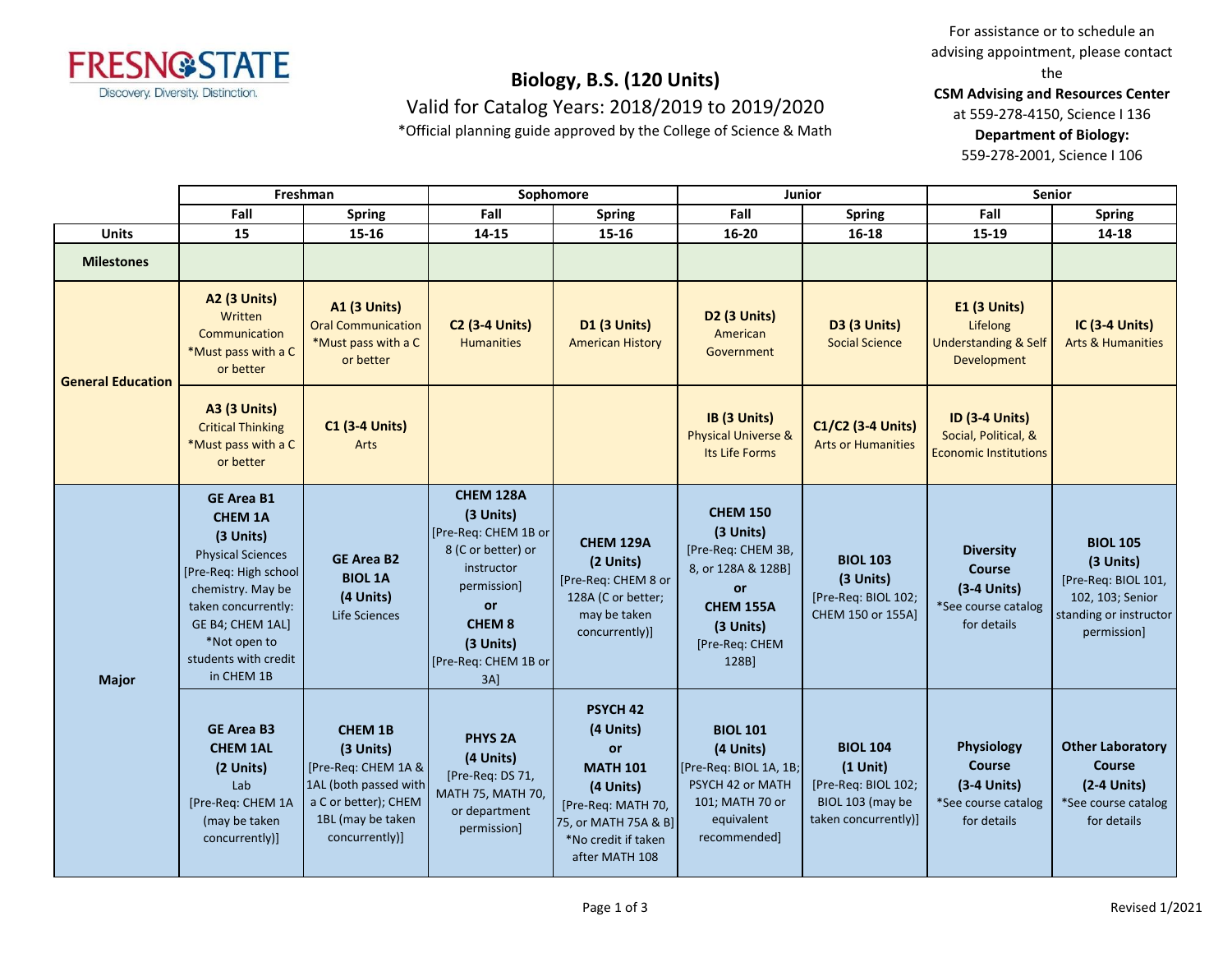

Valid for Catalog Years: 2018/2019 to 2019/2020

\*Official planning guide approved by the College of Science & Math

For assistance or to schedule an advising appointment, please contact the

**CSM Advising and Resources Center**

at 559-278-4150, Science I 136

**Department of Biology:**

559-278-2001, Science I 106

|                                                               | Freshman                                                                                                                                                                                                     |                                                                                      | Sophomore                                                                                                        |                                              | Junior                                                                                                        |                                                                                                             | <b>Senior</b>                                                                                               |                                                                                                             |
|---------------------------------------------------------------|--------------------------------------------------------------------------------------------------------------------------------------------------------------------------------------------------------------|--------------------------------------------------------------------------------------|------------------------------------------------------------------------------------------------------------------|----------------------------------------------|---------------------------------------------------------------------------------------------------------------|-------------------------------------------------------------------------------------------------------------|-------------------------------------------------------------------------------------------------------------|-------------------------------------------------------------------------------------------------------------|
|                                                               | Fall                                                                                                                                                                                                         | <b>Spring</b>                                                                        | Fall                                                                                                             | <b>Spring</b>                                | Fall                                                                                                          | <b>Spring</b>                                                                                               | Fall                                                                                                        | <b>Spring</b>                                                                                               |
| <b>Units</b>                                                  | 15                                                                                                                                                                                                           | $15 - 16$                                                                            | $14 - 15$                                                                                                        | $15 - 16$                                    | $16 - 20$                                                                                                     | $16 - 18$                                                                                                   | 15-19                                                                                                       | $14 - 18$                                                                                                   |
| <b>Major</b>                                                  | <b>GE Area B4</b><br><b>MATH 70</b><br>or MATH 75<br>(4 Units)<br>Quantitative<br>Reasoning<br>*Must pass with a C<br>or better; see course<br>catalog for<br>prerequisite<br>requirements; see<br>footnotes | <b>CHEM 1BL</b><br>(2 Units)<br>[Pre-Req: CHEM 1B<br>(may be taken<br>concurrently)] | <b>BIOL 1B</b><br>(3 Units)<br>[Pre-Req: BIOL 1A;<br>first-time enrollees<br>must take BIOL 1BL<br>concurrently] |                                              | <b>BIOL 102</b><br>(3 Units)<br>[Pre-Req: BIOL 1A,<br>$1B$ ]                                                  | <b>Additional</b><br><b>Upper Division</b><br>Course<br>$(3-4$ Units)<br>*See course catalog<br>for details | <b>Additional</b><br><b>Upper Division</b><br>Course<br>$(3-4$ Units)<br>*See course catalog<br>for details | <b>Additional</b><br><b>Upper Division</b><br>Course<br>$(3-4$ Units)<br>*See course catalog<br>for details |
|                                                               |                                                                                                                                                                                                              |                                                                                      | <b>BIOL 1BL</b><br>$(1$ Unit)<br>[Pre-Req: First-time<br>enrollees must take<br><b>BIOL 1B concurrently]</b>     |                                              |                                                                                                               | <b>Additional</b><br><b>Upper Division</b><br>Course<br>$(3-4$ Units)<br>*See course catalog<br>for details |                                                                                                             |                                                                                                             |
| <b>Additional</b><br><b>Graduation</b><br><b>Requirements</b> |                                                                                                                                                                                                              |                                                                                      |                                                                                                                  | <b>Elective</b><br>*CHEM 128B<br>recommended | <b>UDWS (0-4 Units)</b><br>*Upper Division<br>Writing Exam OR "W"<br>Course (must pass<br>with a C or better) |                                                                                                             |                                                                                                             | MI (3 Units)<br>Multicultural/<br>International                                                             |
|                                                               |                                                                                                                                                                                                              |                                                                                      |                                                                                                                  | <b>Elective</b><br>*PHYS 2B<br>recommended   |                                                                                                               |                                                                                                             |                                                                                                             |                                                                                                             |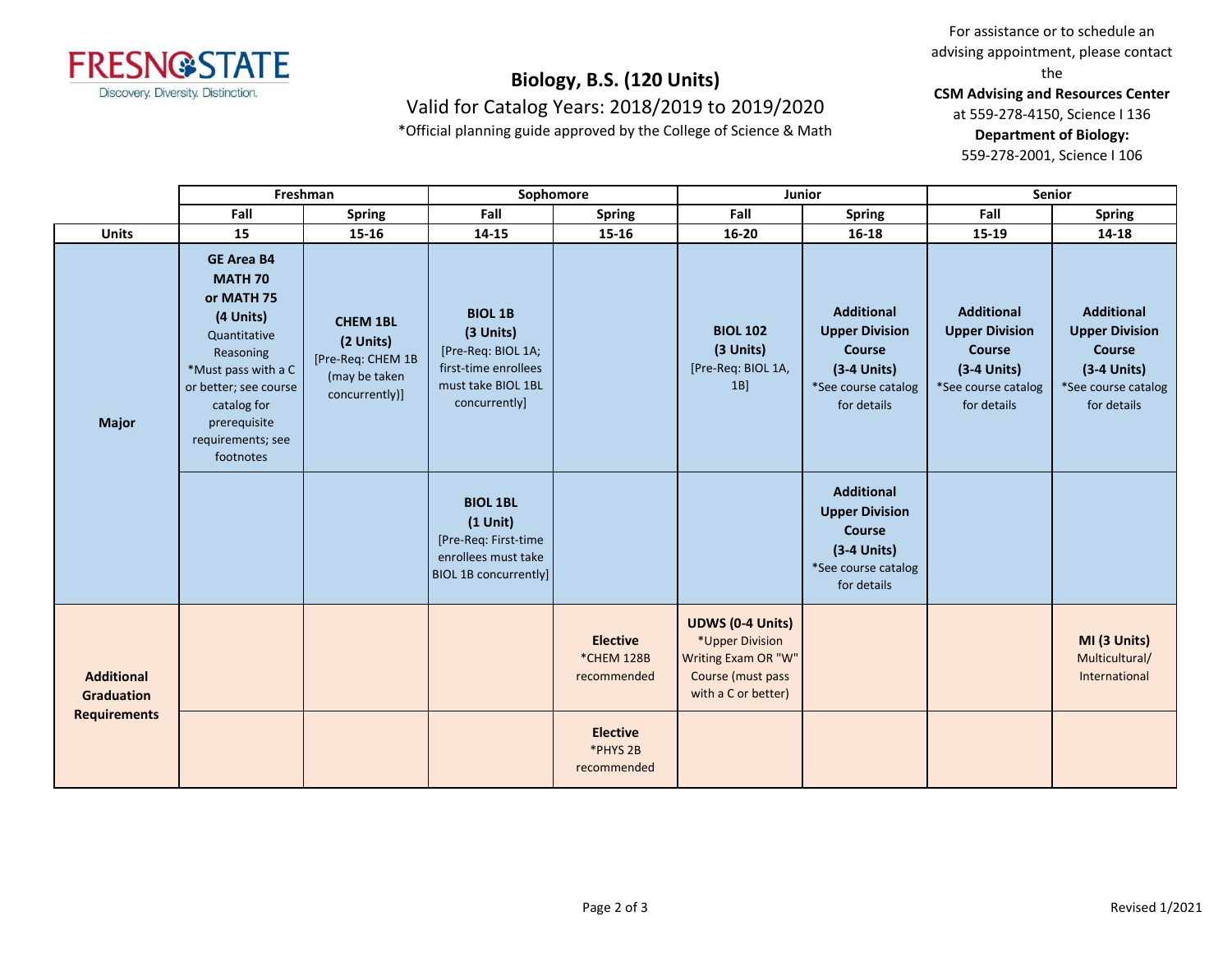

Valid for Catalog Years: 2018/2019 to 2019/2020

\*Official planning guide approved by the College of Science & Math

For assistance or to schedule an advising appointment, please contact the

**CSM Advising and Resources Center**

at 559-278-4150, Science I 136

**Department of Biology:**

559-278-2001, Science I 106

|       | Freshman |        | Sophomore |               | Junior |               | <b>Senior</b> |               |
|-------|----------|--------|-----------|---------------|--------|---------------|---------------|---------------|
|       | Fall     | Spring | Fall      | <b>Spring</b> | Fall   | <b>Spring</b> | Fall          | <b>Spring</b> |
| Units | --       | 15-16  | 14-15     | 15-16         | 16-20  | 16-18         | 15-19         | 14-18         |

#### **FOOTNOTES:**

**Prerequisites/Corequisites:** Other restrictions may apply. Please see your course catalog for detailed prerequisite/corequisite requirements.

**Grade Requirements:** CR/NC grading is not permitted in the Biology major.

General Education: Units in this area may be used toward a double major or minor (see Double Major or departmental minor). Consult the appropriate department chair, program coordinator, or faculty adviser for additional information.

**MATH 70:** cannot be used to fulfill GE Area B4 if taken prior to Spring 2014.

Electives (0-6 units): Units in this area may be used toward a double major or minor. Students must earn a minimum of 120 units total to graduate. The number of required elective units may vary, depending on the amount of units earned from major and GE courses.

**Upper Division Writing Skills requirement (UDWS):** All undergraduate students must demonstrate competency in writing skills by passing the Upper Division Writing Exam (UDWE) or by obtaining a C or better in an approved upper division writing course, identified by the letter "W."

Substitutions: If substitutions/exceptions/waivers are made for any major courses that also meet GE and/or the Multicultural/International graduation requirement, the student is responsible for completing additional courses to satisfy the respective areas (GE and/or MI). This also includes the upperdivision writing requirement.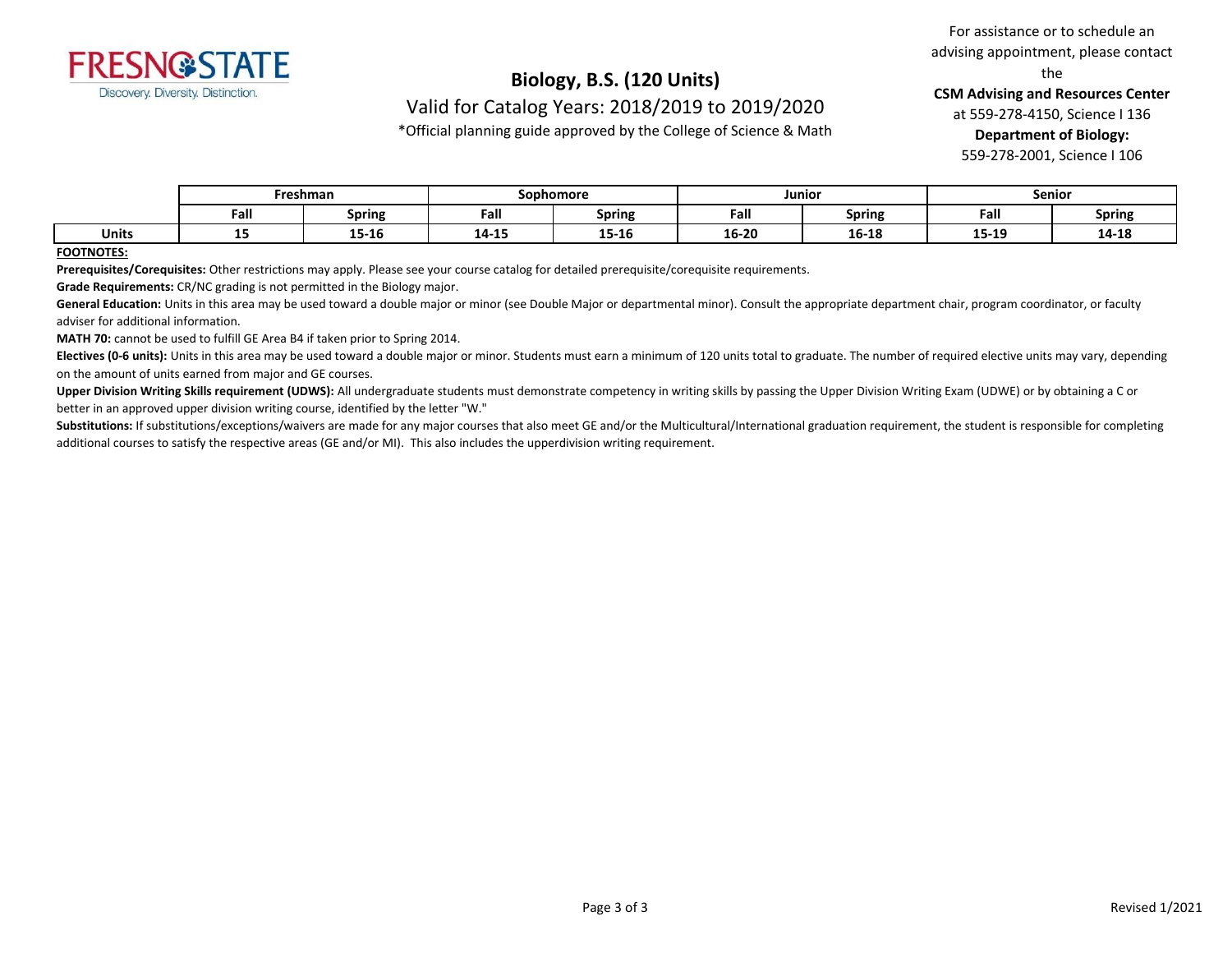

Valid for Catalog Years: 2010/2011 to 2017/2018

\*Official planning guide approved by the College of Science & Math

For assistance or to schedule an advising appointment, please contact the **CSM Advising and Resources Center** at 559-278-4150, Science I 136 **Department of Biology:**

559-278-2001, Science I 106

|                                    | Freshman                                                                                                                                                                                                          |                                                                                                                                  | Sophomore                                                                                                                                                     |                                                                                                                                                                  | Junior                                                                                                                              |                                                                                             | <b>Senior</b>                                                                 |                                                                                                            |
|------------------------------------|-------------------------------------------------------------------------------------------------------------------------------------------------------------------------------------------------------------------|----------------------------------------------------------------------------------------------------------------------------------|---------------------------------------------------------------------------------------------------------------------------------------------------------------|------------------------------------------------------------------------------------------------------------------------------------------------------------------|-------------------------------------------------------------------------------------------------------------------------------------|---------------------------------------------------------------------------------------------|-------------------------------------------------------------------------------|------------------------------------------------------------------------------------------------------------|
|                                    | Fall                                                                                                                                                                                                              | <b>Spring</b>                                                                                                                    | Fall                                                                                                                                                          | <b>Spring</b>                                                                                                                                                    | Fall                                                                                                                                | <b>Spring</b>                                                                               | Fall                                                                          | <b>Spring</b>                                                                                              |
| <b>Units</b>                       | 15                                                                                                                                                                                                                | $15 - 16$                                                                                                                        | 14-15                                                                                                                                                         | 15-16                                                                                                                                                            | 16-20                                                                                                                               | 16-18                                                                                       | 15-19                                                                         | 14-18                                                                                                      |
| <b>General</b><br><b>Education</b> | <b>A2 (3 Units)</b><br>Written<br>Communication<br>*Must pass with a C<br>or better                                                                                                                               | <b>A1 (3 Units)</b><br><b>Oral Communication</b><br>*Must pass with a C<br>or better                                             | <b>C2 (3-4 Units)</b><br><b>Humanities</b>                                                                                                                    | <b>D1 (3 Units)</b><br><b>American History</b>                                                                                                                   | D <sub>2</sub> (3 Units)<br>American<br>Government                                                                                  | D3 (3 Units)<br><b>Social Science</b>                                                       | E1 (3 Units)<br>Lifelong<br><b>Understanding &amp; Self</b><br>Development    | MI (3 Units)<br>Multicultural/<br>International                                                            |
|                                    | <b>A3 (3 Units)</b><br><b>Critical Thinking</b><br>*Must pass with a C<br>or better                                                                                                                               | <b>C1 (3-4 Units)</b><br>Arts                                                                                                    |                                                                                                                                                               |                                                                                                                                                                  | IB (3 Units)<br><b>Physical Universe &amp;</b><br>Its Life Forms                                                                    | C1/C2 (3-4 Units)<br><b>Arts or Humanities</b>                                              | <b>ID (3-4 Units)</b><br>Social, Political, &<br><b>Economic Institutions</b> | <b>IC (3-4 Units)</b><br><b>Arts &amp; Humanities</b>                                                      |
| <b>Major</b>                       | <b>GE Area B1</b><br>CHEM 1A (3 Units)<br><b>Physical Sciences</b><br>[Pre-Req: High school<br>chemistry. May be<br>taken concurrently:<br>GE B4; CHEM 1AL]<br>*Not open to<br>students with credit<br>in CHEM 1B | <b>GE Area B2</b><br><b>BIOL 1A (4 Units)</b><br>Life Sciences                                                                   | CHEM 128A<br>(3 Units)<br>[Pre-Req: CHEM 1B or<br>8 (C or better) or<br>instructor<br>permission]<br>or<br>CHEM 8 (3 Units)<br>[Pre-Req: CHEM 1B or<br>$3A$ ] | <b>CHEM 129A</b><br>(2 Units)<br>[Pre-Req: CHEM 8 or<br>128A (C or better;<br>may be taken<br>concurrently)]                                                     | <b>CHEM 150</b><br>(3 Units)<br>[Pre-Req: CHEM 3B,<br>8, or 128A & 128B]<br>or<br>CHEM 155A<br>(3 Units)<br>[Pre-Req: CHEM<br>128B] | <b>BIOL 103 (3 Units)</b><br>[Pre-Req: BIOL 102;<br>CHEM 150 or 155Al                       | <b>Diversity</b><br>Course (3-4 Units)<br>*See course catalog<br>for details  | <b>BIOL 105 (3 Units)</b><br>[Pre-Req: BIOL 101, 102,<br>103; Senior standing or<br>instructor permission] |
|                                    | <b>GE Area B3</b><br><b>CHEM 1AL</b><br>(2 Units)<br>Lab<br>[Pre-Req: CHEM 1A<br>(may be taken<br>concurrently)]                                                                                                  | CHEM 1B (3 Units)<br>[Pre-Req: CHEM 1A &<br>1AL (both passed with<br>a C or better); CHEM<br>1BL (may be taken<br>concurrently)] | PHYS 2A (4 Units)<br>[Pre-Req: DS 71,<br>MATH 75, MATH 70,<br>or department<br>permission]                                                                    | <b>PSYCH 42</b><br>(4 Units)<br><b>or</b><br><b>MATH 101</b><br>(4 Units)<br>[Pre-Req: MATH 70,<br>75, or MATH 75A & B]<br>*No credit if taken<br>after MATH 108 | <b>BIOL 101 (4 Units)</b><br>[Pre-Req: BIOL 1A, 1B;<br>PSYCH 42 or MATH<br>101; MATH 70 or<br>equivalent<br>recommended]            | <b>BIOL 104 (1 Unit)</b><br>[Pre-Req: BIOL 102;<br>BIOL 103 (may be<br>taken concurrently)] | Physiology<br>Course (3-4 Units)<br>*See course catalog<br>for details        | <b>Other Laboratory</b><br>Course (2-4 Units)<br>*See course catalog for<br>details                        |